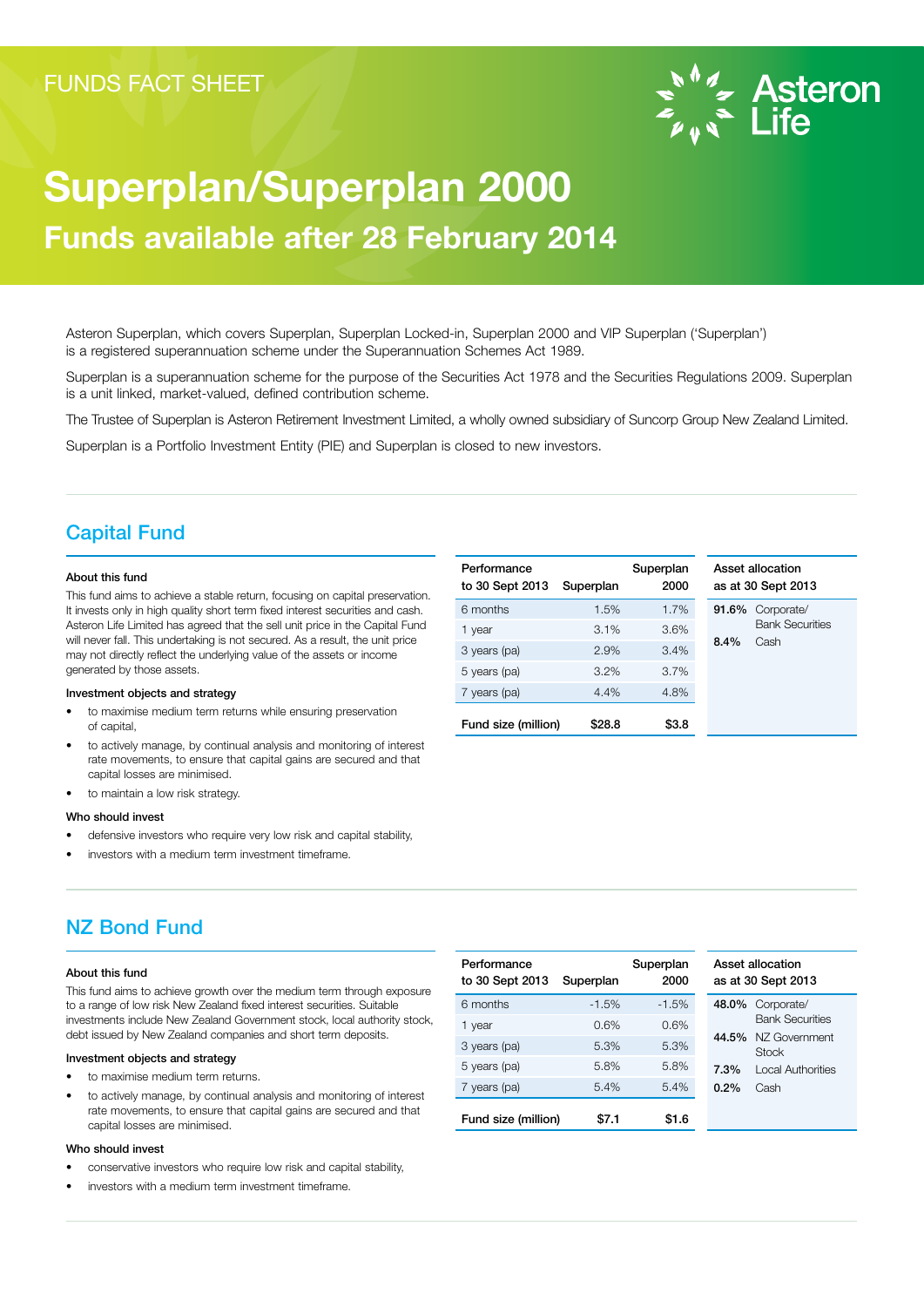### Conservative Fund

#### About this fund

This is a diversified fund that aims to achieve consistent growth over the medium to long term with a relatively low risk strategy. The fund's investment exposure is to both national and international markets. Investments are mainly in fixed interest securities. However, shares and property are included to enhance the fund's overall growth prospects.

#### Investment objects and strategy

- to achieve consistent growth over the medium to long term.
- to invest largely in fixed interest securities, both nationally and internally.
- to maintain a low to moderate risk strategy.

### Who should invest

- investors looking for steady growth from a balanced portfolio of fixed interest, equities and property,
- investors with a medium to long term investment timeframe.

| Performance<br>to 30 Sept 2013 | Superplan | Superplan<br>2000 |         | Asset allocation<br>as at 30 Sept 201   |
|--------------------------------|-----------|-------------------|---------|-----------------------------------------|
| 6 months                       | 1.9%      | 2.3%              | $9.1\%$ | Short term                              |
| 1 year                         | 6.7%      | 7.5%              |         | <b>37.6%</b> NZ Fixed li                |
| 3 years (pa)                   | 5.5%      | 6.3%              |         | 19.7% Internation<br><b>Fixed Inter</b> |
| 5 years (pa)                   | 4.7%      | 5.4%              |         | 18.3% Trans-Tasn                        |
| 7 years (pa)                   | 3.6%      | 4.3%              |         | <b>Shares</b>                           |
| Fund size (million)            | \$5.6     | \$2.3             | 15.3%   | Internation<br><b>Shares</b>            |

Performance

to 30 Sept 2013 Superplan

6 months -0.3% -0.2%

1 year 1.8% 1.8% 3 years (pa) 4.0% 4.0% 5 years (pa) 6.0% 6.0% 7 years (pa) 6.1% 6.1% Fund size (million) \$1.5 \$1.0

| Asset allocation<br>as at 30 Sept 2013 |                                        |  |  |  |
|----------------------------------------|----------------------------------------|--|--|--|
| $9.1\%$                                | Short term                             |  |  |  |
| 37.6%                                  | N7 Fixed Interest                      |  |  |  |
| 19.7%                                  | International<br><b>Fixed Interest</b> |  |  |  |
| 18.3%                                  | Trans-Tasman<br>Shares                 |  |  |  |
| 15.3%                                  | International<br>Shares                |  |  |  |

# Global Bond Fund

#### About this fund

This fund aims to achieve growth over the medium to long term through exposure to high quality fixed interests securities around the world. The fund currently utilises one internal fund manager but may invest in other suitable trusts, funds or directly into appropriate global fixed interest assets.

#### Investment objects and strategy

- to maximise medium to long term returns.
- to actively manage, by continual analysis and monitoring of interest rate movements, to ensure that capital gains are secured and that capital losses are minimised.
- to spread risk by diversification of currency, economy, location and type of fixed interest investment in several major regions of the world.

#### Who should invest

- investors seeking exposure to large global bond markets,
- investors with a medium to long term investment timeframe.

# Balanced Fund

### About this fund

This is a broadly diversified fund that aims to achieve consistent growth over the medium to long term. This fund provides exposure to shares listed on the New Zealand, Australian and other international stock exchanges, as well as New Zealand, Australian and international fixed interest securities. The growth focus of shares is balanced with stability produced by fixed interest and cash.

### Investment objects and strategy

- to maximise medium to long term returns.
- to invest in a judicious mix of equity type assets, anchored by a range of fixed interest securities.
- to use strict stock selection disciplines.

#### Who should invest

- investors seeking diversification and who want to leave investment allocation decisions to a professional manager
- investors with a medium to long term investment timeframe.

| Performance<br>to 30 Sept 2013 | Superplan | Superplan<br>2000 |         | Asset allocation<br>as at 30 Sept 201 |
|--------------------------------|-----------|-------------------|---------|---------------------------------------|
| 6 months                       | 4.6%      | 5.0%              | $4.2\%$ | Short term                            |
| 1 year                         | 12.2%     | 13.1%             | 22.3%   | NZ Fixed I                            |
| 3 years (pa)                   | 6.8%      | 7.7%              | 13.2%   | Internation<br><b>Fixed Inter</b>     |
| 5 years (pa)                   | 4.1%      | 4.9%              | 29.5%   | Trans-Tasr                            |
| 7 years (pa)                   | 2.1%      | 2.7%              |         | <b>Shares</b>                         |
| Fund size (million)            | \$62.0    | \$8.4             | 30.8%   | Internation<br><b>Shares</b>          |

| Asset allocation<br>as at 30 Sept 2013 |                                      |  |  |  |
|----------------------------------------|--------------------------------------|--|--|--|
|                                        | 42.8% Governments                    |  |  |  |
| <b>19.5% Credit</b>                    |                                      |  |  |  |
|                                        | <b>19.2%</b> Collateralised<br>& MBS |  |  |  |
| <b>14.8% Other</b>                     |                                      |  |  |  |
|                                        | <b>3.7%</b> NZ Cash                  |  |  |  |

Superplan 2000

| Asset allocation<br>as at 30 Sept 2013 |                                        |  |  |
|----------------------------------------|----------------------------------------|--|--|
| $4.2\%$                                | Short term                             |  |  |
| 22.3%                                  | N7 Fixed Interest                      |  |  |
| $13.2\%$                               | International<br><b>Fixed Interest</b> |  |  |
| 29.5%                                  | Trans-Tasman<br>Shares                 |  |  |
|                                        | 30.8% International<br>Shares          |  |  |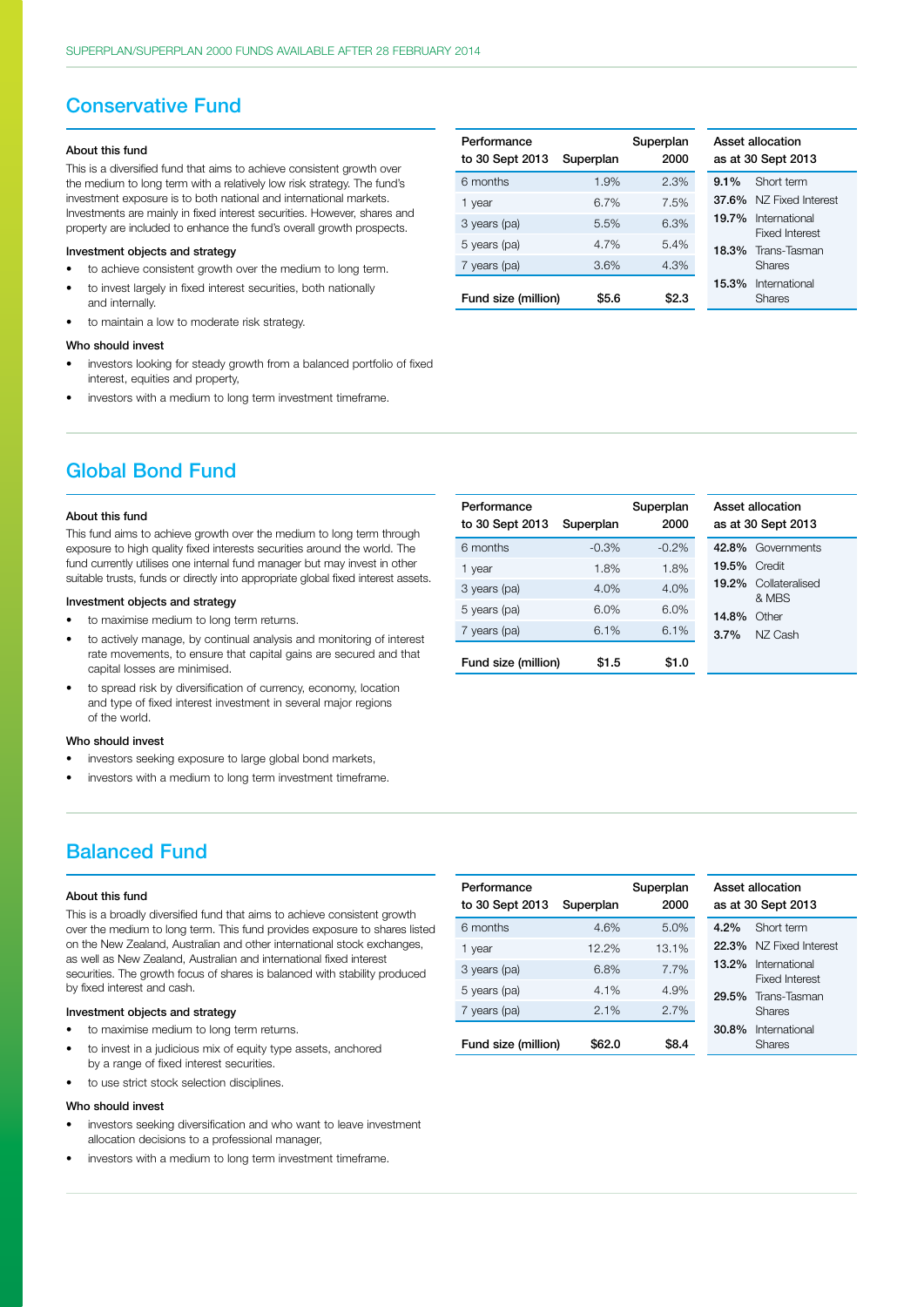# Dynamic Fund

### About this fund

This is a highly diversified fund that aims to achieve capital growth over the medium to long term. This fund provides exposure to shares listed on the New Zealand, Australian and other international stock exchanges, as well as New Zealand, Australian and international fixed interest securities. Fixed interest and cash investments are included in the mix but don't dominate.

### Investment objects and strategy

- to maximise medium to long term returns.
- to invest in a judicious mix of equity type assets, with some fixed interest securities and cash.
- to use strict stock selection disciplines.

### Who should invest

- investors seeking broad diversification and who want to leave investment allocation decisions to a professional manager,
- investors with a medium to long term investment timeframe.

| Performance<br>to 30 Sept 2013 | Superplan | Superplan<br>2000 |         | Asset allocation<br>as at 30 Sept 201 |
|--------------------------------|-----------|-------------------|---------|---------------------------------------|
| 6 months                       | 6.2%      | 6.4%              | $4.3\%$ | Short term                            |
| 1 year                         | 15.5%     | 15.7%             | 12.5%   | NZ Fixed I                            |
| 3 years (pa)                   | 7.5%      | 8.1%              | 8.5%    | Internation<br><b>Fixed Inter</b>     |
| 5 years (pa)                   | 4.1%      | 4.8%              |         | 34.2% Trans-Tasn                      |
| 7 years (pa)                   | 1.6%      | 2.2%              |         | <b>Shares</b>                         |
| Fund size (million)            | \$17.9    | \$1.9             | 40.5%   | Internation<br><b>Shares</b>          |
|                                |           |                   |         |                                       |

| Asset allocation<br>as at 30 Sept 2013 |                                        |  |  |
|----------------------------------------|----------------------------------------|--|--|
| 4.3%                                   | Short term                             |  |  |
|                                        | 12.5% N7 Fixed Interest                |  |  |
| 8.5%                                   | International<br><b>Fixed Interest</b> |  |  |
| 34.2%                                  | Trans-Tasman<br>Shares                 |  |  |
|                                        | 40.5% International<br>Shares          |  |  |

# Global Fund (Shares)

### About this fund

This fund aims to achieve long term growth through exposure to a diverse range of international sharemarkets. The fund currently utilises a mixture of funds offered by international fund managers, but may invest in other suitable trusts, funds or directly into appropriate global shares.

### Investment objects and strategy

- to achieve real growth over the long term.
- to spread risk by diversification of currency, economy, location and type of equity investment in several major regions of the world.

#### Who should invest

- investors prepared to accept short term fluctuations in value in return for potentially greater capital growth over the long term,
- investors who want to leave global asset allocation and stock selection decisions to the fund manager,
- investors with a long term investment timeframe.

# Trans-Tasman Fund

#### About this fund

This fund aims to achieve growth over the long term by investing predominantly in shares listed on the New Zealand Stock Exchange, although the fund may invest a small amount in the Australian sharemarket. Investment may be in both well established companies and those that promise growth.

#### Investment objects and strategy

- to achieve long term real growth by active management of shares.
- to identify undervalued stocks and weight the portfolio with investments in growth areas of the New Zealand and Australian economies.

#### Who should invest

- investors who want to leave stock selection decisions to a professional manager with expertise in the sharemarkets of Australia and New Zealand,
- investors prepared to accept short term fluctuations in value in return for potentially greater capital growth over the long term,
- investors with a long term investment timeframe.

| Performance<br>to 30 Sept 2013 | Superplan | Superplan<br>2000 |         | Asset allocation<br>as at 30 Sept 20 |
|--------------------------------|-----------|-------------------|---------|--------------------------------------|
| 6 months                       | 6.6%      | 6.9%              | 88.7%   | NZ Shares                            |
| 1 year                         | 22.2%     | 22.9%             | $9.2\%$ | Australian                           |
| 3 years (pa)                   | 11.2%     | 11.9%             | 2.1%    | Cash                                 |
| 5 years (pa)                   | 8.0%      | 8.7%              |         |                                      |
| 7 years (pa)                   | 3.2%      | 3.9%              |         |                                      |
| Fund size (million)            | \$17.2    | \$2.7             |         |                                      |

| Asset allocation<br>as at 30 Sept 2013 |                        |  |  |  |
|----------------------------------------|------------------------|--|--|--|
|                                        | 88.7% NZ Shares        |  |  |  |
|                                        | 9.2% Australian Shares |  |  |  |
| $2.1\%$ Cash                           |                        |  |  |  |
|                                        |                        |  |  |  |
|                                        |                        |  |  |  |
|                                        |                        |  |  |  |

#### Top 5 holdings

Fletcher Building Ltd Tyndall Core Domestic Equity Fund Telecom Corporation of NZ Ltd Auckland International Airport Ltd Sky Network Television Ltd

| Performance<br>to 30 Sept 2013 | Superplan | Superplan<br>2000 | Asset allocation<br>as at 30 Sept 2013 |
|--------------------------------|-----------|-------------------|----------------------------------------|
| 6 months                       | 10.6%     | 11.2%             | 51.0% North America                    |
| 1 year                         | 20.5%     | 21.5%             | 28.0%<br>Europe                        |
| 3 years (pa)                   | 6.9%      | 7.8%              | $4.8\%$<br>Asia (ex Japan)             |
| 5 years (pa)                   | 2.1%      | 2.9%              | 7.3%<br>Japan                          |
| 7 years (pa)                   | $-0.8%$   | $-0.1%$           | 1.2%<br>Other<br>7.7%<br>Cash          |
| Fund size (million)            | \$17.1    | \$1.4             |                                        |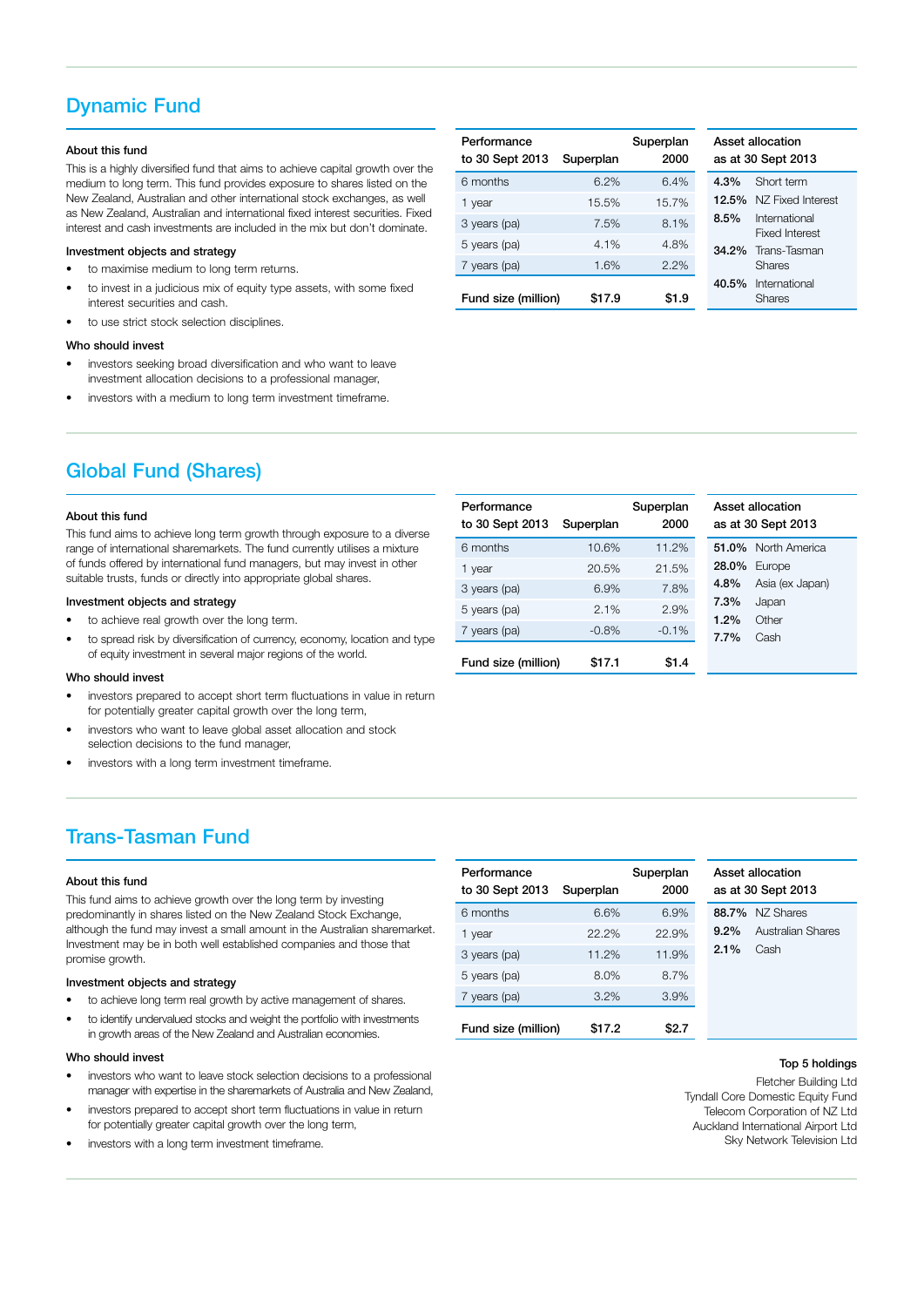# North American Fund

### About this fund

This fund aims to achieve long term growth by providing exposure to ordinary shares and equity linked securities from American and Canadian companies. The fund currently utilises a mixture of funds offered by international fund managers. The fund invests either directly or via suitable unit trusts or other funds in shares.

### Investment objects and strategy

- to achieve long term real growth from diversified portfolio
- to identify undervalued stocks and weight the portfolio with investments in growth areas of the North American economy.

#### Who should invest

- investors prepared to accept short term fluctuations in value in return for potentially greater capital growth over the long term,
- investors who specifically want to participate in the North American equity markets, while leaving stock selection to a professional manager,
- investors with a long term investment timeframe.

| Performance<br>to 30 Sept 2013 | Superplan | Superplan<br>2000 |         | Asset allocation<br>as at 30 Sept 20 |
|--------------------------------|-----------|-------------------|---------|--------------------------------------|
| 6 months                       | 8.2%      | 8.6%              |         | 18.5% Financials                     |
| 1 year                         | 19.6%     | 20.5%             | $8.2\%$ | Technolog                            |
| 3 years (pa)                   | 10.7%     | 11.5%             |         | 14.4% Industrials                    |
| 5 years (pa)                   | 4.9%      | 5.7%              |         | 10.1% Healthcar                      |
| 7 years (pa)                   | $-0.2%$   | 0.6%              | $8.7\%$ | Oil & Gas                            |
|                                |           |                   | 11.6%   | Consume                              |
|                                |           |                   | 23.2%   | Other                                |
| Fund size (million)            | \$12.3    | \$1.4             | $5.3\%$ | Cash                                 |

| Asset allocation<br>as at 30 Sept 2013 |                          |  |  |  |
|----------------------------------------|--------------------------|--|--|--|
|                                        | 18.5% Financials         |  |  |  |
|                                        | 8.2% Technology          |  |  |  |
|                                        | <b>14.4%</b> Industrials |  |  |  |
|                                        | 10.1% Healthcare         |  |  |  |
| 8.7%                                   | Oil & Gas                |  |  |  |
| 11.6%                                  | <b>Consumer Services</b> |  |  |  |
| 23.2%                                  | Other                    |  |  |  |
| 5.3%                                   | Cash                     |  |  |  |

# European Fund

#### About this fund

This fund aims to achieve long term growth by focusing on the economics of Europe (excluding UK). This fund invests either directly or via suitable unit trusts or other funds in shares on the major European Stock Exchanges. The fund currently utilises a fund offered by an international fund manager.

#### Investment objects and strategy

- to achieve real growth over the long term from a diversified portfolio.
- to take advantage of the varying investment conditions from country to country within Europe.

#### Who should invest

- investors prepared to accept short term fluctuations in value in return for potentially greater capital growth over the long term,
- investors who specifically want to participate in the European equity markets, while leaving stock selection to a professional manager,
- investors with a long term investment timeframe.

# Aggressive Fund

#### About this fund

This fund aims to achieve strong growth over the long term by managing the portfolio aggressively in terms of leveraged positions and seeking our undervalued equity shares with potential to out perform the sharemarket indices in their respective markets. This fund provides exposure to an internationally diversified portfolio of assets that include emerging markets, global developed markets and Multi Strategy Funds (also known as 'hedge' funds or 'absolute return' funds). There are no limits to the markets which may be selected.

### Investment objects and strategy

- to achieve strong capital growth.
- to allocate part of the portfolio to active trading.
- to control and lower the volatility of returns by investing in a fund of 'hedge' funds using a multi-strategy approach.

#### Who should invest

- investors prepared to accept short term fluctuations in value in return for potentially greater capital gains,
- investors with a long term investment timeframe.

| Performance<br>to 30 Sept 2013 | Superplan | Superplan<br>2000 |
|--------------------------------|-----------|-------------------|
| 6 months                       | 10.8%     | 11.2%             |
| 1 year                         | 26.1%     | 27.0%             |
| 3 years (pa)                   | 8.2%      | 8.9%              |
| 5 years (pa)                   | 3.3%      | 4.1%              |
| 7 years (pa)                   | $-1.9%$   | $-1.2\%$          |
|                                |           |                   |
|                                |           |                   |
|                                |           |                   |
| Fund size (million)            | \$13.3    | S1.7              |

| Performance<br>to 30 Sept 2013 | Superplan | Superplan<br>2000 |         | Asset allocation<br>as at 30 Sept 2013 |  |
|--------------------------------|-----------|-------------------|---------|----------------------------------------|--|
| 6 months                       | 4.3%      | 4.7%              | 19.7%   | <b>Tyndall Aggressive</b>              |  |
| 1 year                         | 12.0%     | 12.8%             |         | Australian<br>Equity Fund              |  |
| 3 years (pa)                   | 4.5%      | 5.1%              | $9.0\%$ | Schroder Global                        |  |
| 5 years (pa)                   | 1.5%      | 2.2%              |         | <b>Emerging Markets</b>                |  |
| 7 years (pa)                   | 0.1%      | 0.8%              | 35.7%   | <b>Tyndall Multi</b>                   |  |
|                                |           |                   |         | Manager Global<br><b>Equity Fund</b>   |  |
|                                |           |                   | 22.1%   | JP Morgan Chase<br>Multi-Strategy      |  |
|                                |           |                   | $9.3\%$ | <b>Tyndall Option</b>                  |  |
|                                |           |                   |         | Fund                                   |  |
| Fund size (million)            | \$4.7     | \$0.5             | $4.2\%$ | Cash                                   |  |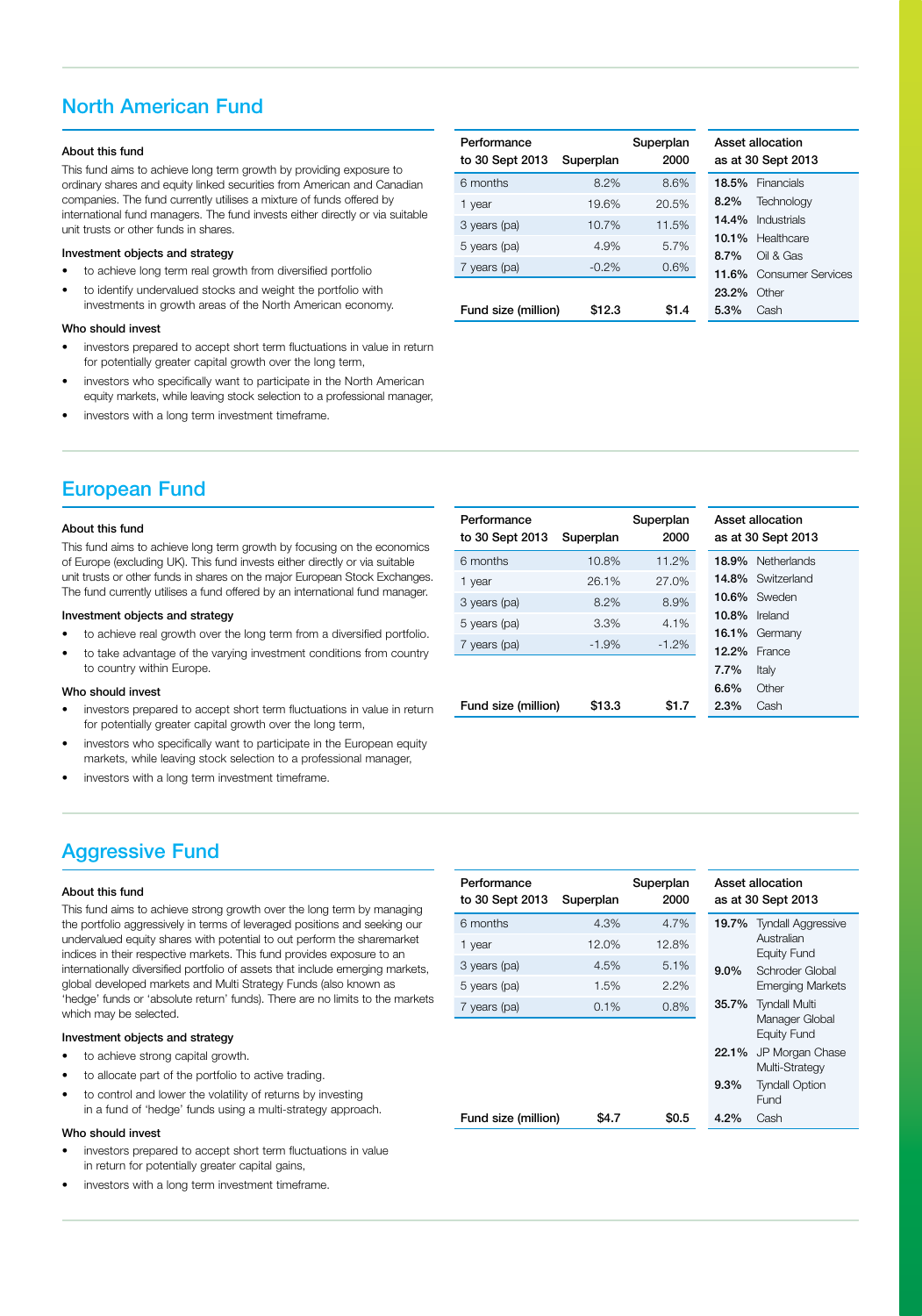# Investment Management Fees

Management fees are taken into account in the unit pricing, so the unit price is calculated after fees have been deducted, but before tax.

### Management Fees for Superplan and Superplan Locked-in

For the Capital and New Zealand Bond funds, the management fee is 1.25% p.a. (before tax) of the fund value. For all other funds the management fee is 2.10% p.a. (before tax) of the fund value.

## Fee discounts

Superplan and Superplan Locked-in offer a discount on the management fees for investments over \$100,000. These are:

- 10% of the fee on the value of your Superplan Account over \$100,000 and less than or equal to \$200,000,
- 20% of the fee on the value of your Superplan Account over \$200,000 and less than or equal to \$300,000,
- 30% of the fee on the value of your Superplan Account over \$300,000.

# Management Fees for Superplan 2000

The management fee is performance-based. This is calculated and charged at each pricing based on the annualised fund price movement since the last pricing. If the performance of the investment fund is:

- less than or equal to 8.5% p.a. (before tax) of the fund value, the fee is 0.70% p.a. (before tax),
- more than 8.5% p.a. (before tax) and less than or equal to 17.0% p.a. (before tax) of the fund value, the fee is 1.40% p.a. (before tax),
- more than 17.0% p.a. (before tax) of the fund value, the fee is 2.10% p.a. (before tax).

# Management Fees for VIP Superplan

- 1.25% p.a. (before tax) of the value of your Superplan Account over \$50,000 and less than or equal to \$250,000,
- 1.10% p.a. (before tax) of the value of your Superplan Account over \$250,000 and less than or equal to \$500,000,
- 1.00% p.a. (before tax) of the value of your Superplan Account over \$500,000.

If the account balance falls below \$50,000, the management fee will become:

- 1.25% p.a. (before tax) of the fund value for the Capital, New Zealand Bond and Global Bond funds,
- 1.75% p.a. (before tax) of the fund value for all other funds.

In addition to the above fees, external Fund Managers' fees may be payable.

# External Fund Managers' Fees

Some of the funds available for you to invest in may be invested (wholly or partially) in wholesale managed funds. Fees charged by the Managers of these funds are taken into account in the calculation for the unit price of these funds and will affect the return on Superplan investments.